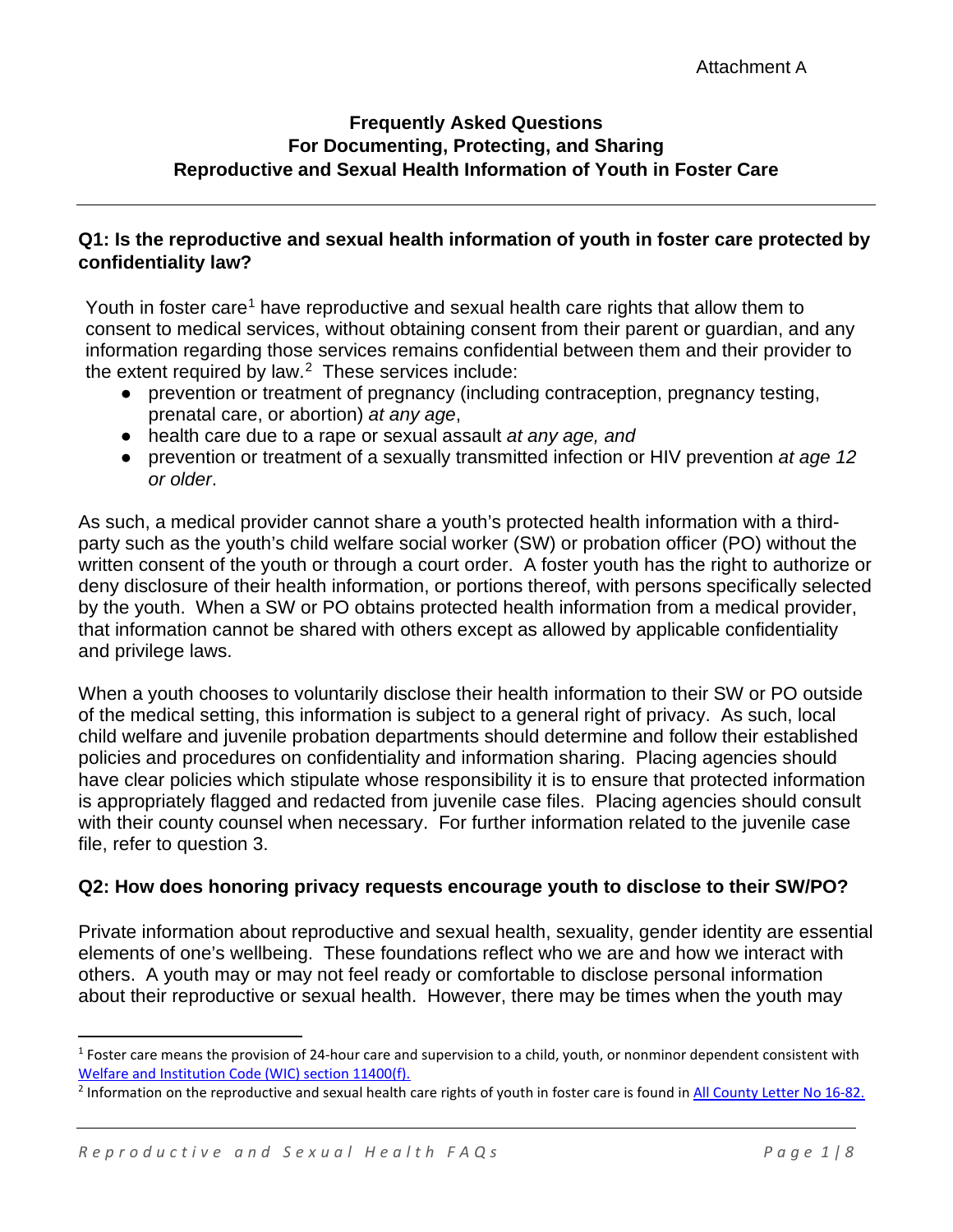feel comfortable sharing some portions of information, but not all information, with only certain individuals. When child welfare and juvenile probation professionals explain confidentiality and the limits of confidentiality in a manner that is age and developmentally appropriate to the youth in an open and honest manner this trustworthiness will most likely lead to more disclosure. Youth are more comfortable to share information about their reproductive and sexual health, as well as their needs and concerns when they feel supported and know what to expect. Open and honest discussions presents a great opportunity for the SW/PO and the youth to engage, build trust, discuss life skills and further good health outcomes.

### **Q3: If a SW/PO documents information about a youth's reproductive or sexual health into the Child Welfare Services/Case Management System (CWS/CMS), how can the SW/PO and agency ensure unauthorized parties will not see it? Is there a chance that information will later be included in the juvenile case file?**

Although the CWS/CMS is intended to be a confidential system, there are times when information in CWS/CMS needs to be entered in a generalized manner or redacted prior to disclosure. Documents and information from CWS/CMS are provided to the juvenile court to be included in a youth's juvenile case file. Some of the documents created on CWS/CMS that may become part of the juvenile case file include the Health and Education Passport (HEP), the case plan, the court report, and case notes contained in the delivered service log.

Many individuals have the right to inspect or access a foster youth's juvenile case file, including:

- the minor subject of a proceeding,
- the minor's parent or quardian,
- appointed counsel for the parties,
- hearing officers,
- district attorney or city prosecutor,
- probation officers and child protective agency personnel,
- county counsel, or any other attorney representing the petitioning agency in a dependency action,
- the superintendent or designee of the school district where the minor is enrolled or attending school.<sup>3</sup>

While these above individuals have a right to inspect the juvenile case file, there are types of protected health information to which they are not entitled. As such, entering information in CWS/CMS in a generalized manner ensures that sensitive reproductive and sexual health information is not publicly shared in the HEP or in court.

For example, some county child welfare agencies instruct their public health nurses (PHNs) to document treatment for a sexually transmitted infection (STI) as, "*Youth is under treatment for a sensitive health matter*." Other suggested language may be:

<sup>3</sup> *Welfare and Institutions Code (WIC) section 827(a).*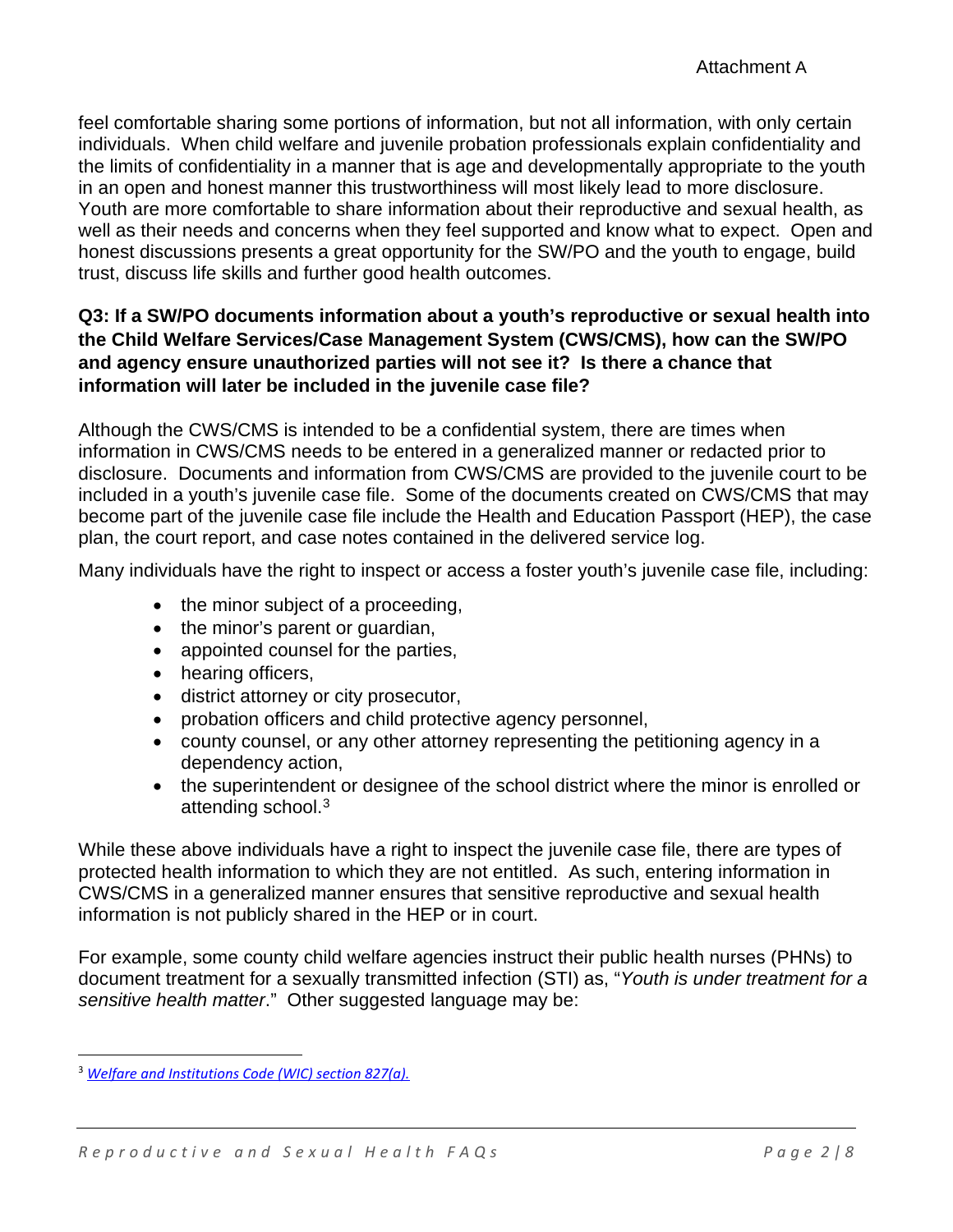- *The social worker and the youth discussed topics of reproductive health.*
- *The social worker provided youth resources regarding reproductive health.*
- *The social worker offered to remove any barrier the youth may experience in accessing reproductive health.*

Additionally, documenting pregnancy information in CWS/CMS as an Observed Condition ensures this information is not automatically populated on the HEP and will help keep this information private from others who receive copies of the youth's HEP.

However, if private health information is stated in CWS/CMS it should be redacted prior to being submitted to the juvenile case file. County agencies should consider what types of private health information they are routinely redacting from documents prior to submittal to the court and determine whether their list is exhaustive enough. Private health information that should be redacted includes:

- a youth's pregnancy or abortion,
- treatment or testing for a STI,
- a youth's sexual activity,
- a youth's birth control method,
- a youth's sexual orientation, gender identity and expression (SOGIE), and
- any other information related to their sexual or reproductive health.

Child welfare and juvenile probation departments should determine and follow their established policies and procedures which stipulate whose responsibility it is to ensure that information is appropriately redacted from juvenile case files.

## **Q4: How can SW/POs ensure that youth understand their rights to privacy about their health information and the limitations of these rights?**

SW/POs are required to discuss and explain to youth their personal rights in a manner that is age and developmentally appropriate, including their reproductive and sexual health rights, at the time of a placement, including any and all placement changes, and at a minimum every six months thereafter or anytime as necessary. As part of these discussions, it is important for the SW/PO to explain that there are different confidentiality protections for information between a youth and their doctor and information voluntarily disclosed by the youth to their SW or PO. *(See Attachment B, "Talking Tips for Case Management Workers about Reproductive and Sexual Health" for suggestions on framing this conversation.)*

When discussing the limits of confidentiality, the SW/PO should explain to the youth that when they receive information from a medical provider, the youth has a right to authorize or deny to whom it is or is not disclosed. The SW/PO can only share when:

- the youth grants written permission,
- a court order requires disclosure, or when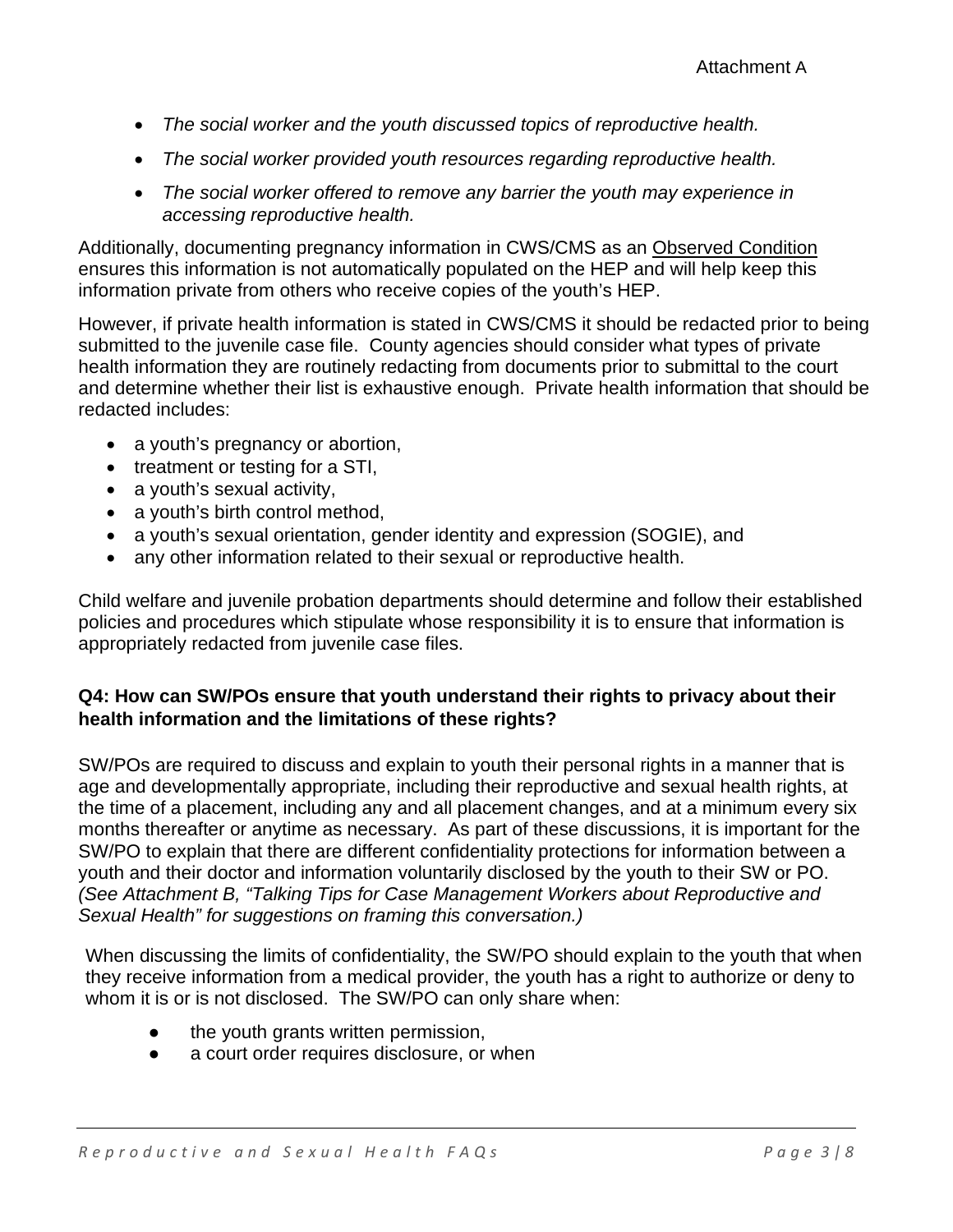the youth discloses or the SW/PO reasonably suspects abuse, neglect, or exploitation and the SW/PO must legally report it.

The SW/PO should explain to the youth that when they voluntarily share information with their SW/PO, the worker will try to honor their privacy and seek their permission before re-disclosing any of their reproductive and sexual health information. The SW/PO should explain up front the different times when they *may share* and *must share* their information with others in the child welfare agency, including:

- *May share***:** when arranging for necessary services and supports for the youth.
- *May share:* when arranging for a new placement.
- *Must share:* when the youth verbally discloses abuse, neglect, or exploitation or the SW/PO reasonably suspects a health or safety risk to the youth.<sup>4</sup>

There may be times when a youth does not want their private information shared with certain individuals. However, if the SW/PO believes the disclosure is important, for example, to arrange for a new placement that will affirm the youth's SOGIE, the SW/PO should explain to the youth the reasons why the disclosure is important and necessary, with whom the information will be shared, the steps the agency will take to limit further disclosure, and if the youth will agree in providing their permission. Whenever possible, the youth's preferences for keeping certain types of information private should be honored and respected. The SW/PO should attempt to notify the youth in advance of sharing or as soon as possible thereafter that their information will be shared and why.

## **Q5: With whom may a SW/PO share the reproductive or sexual health information of a youth?**

When a SW/PO discusses confidentiality rights with youth, the SW/PO should take this opportunity to discuss which individuals (if any) they approve of receiving information about their reproductive and sexual health. *(See Attachment B, Talking Tips for Case Management Workers about Reproductive and Sexual Health*.) During this time, it can be helpful to explain why a SW/PO might want to share information with others, for example, with a potential caregiver to ensure a good placement match where the youth will feel comfortable and affirmed or with a medical provider to ensure the youth receives appropriate health or other support services.

When information is disclosed by a youth, a SW/PO may share the information with other members of their internal agency child welfare/probation team, including the following individuals as appropriate:

- The SW/PO direct supervisor,
- Respective county placing staff (for dual status youth who are under the jurisdiction of both the child welfare and juvenile justice systems),

<sup>4</sup> *http://fosterreprohealth.org/wp-content/uploads/2018/04/NCYL-Chart-Minor-Sexual-Intercourse-Reporting.pdf*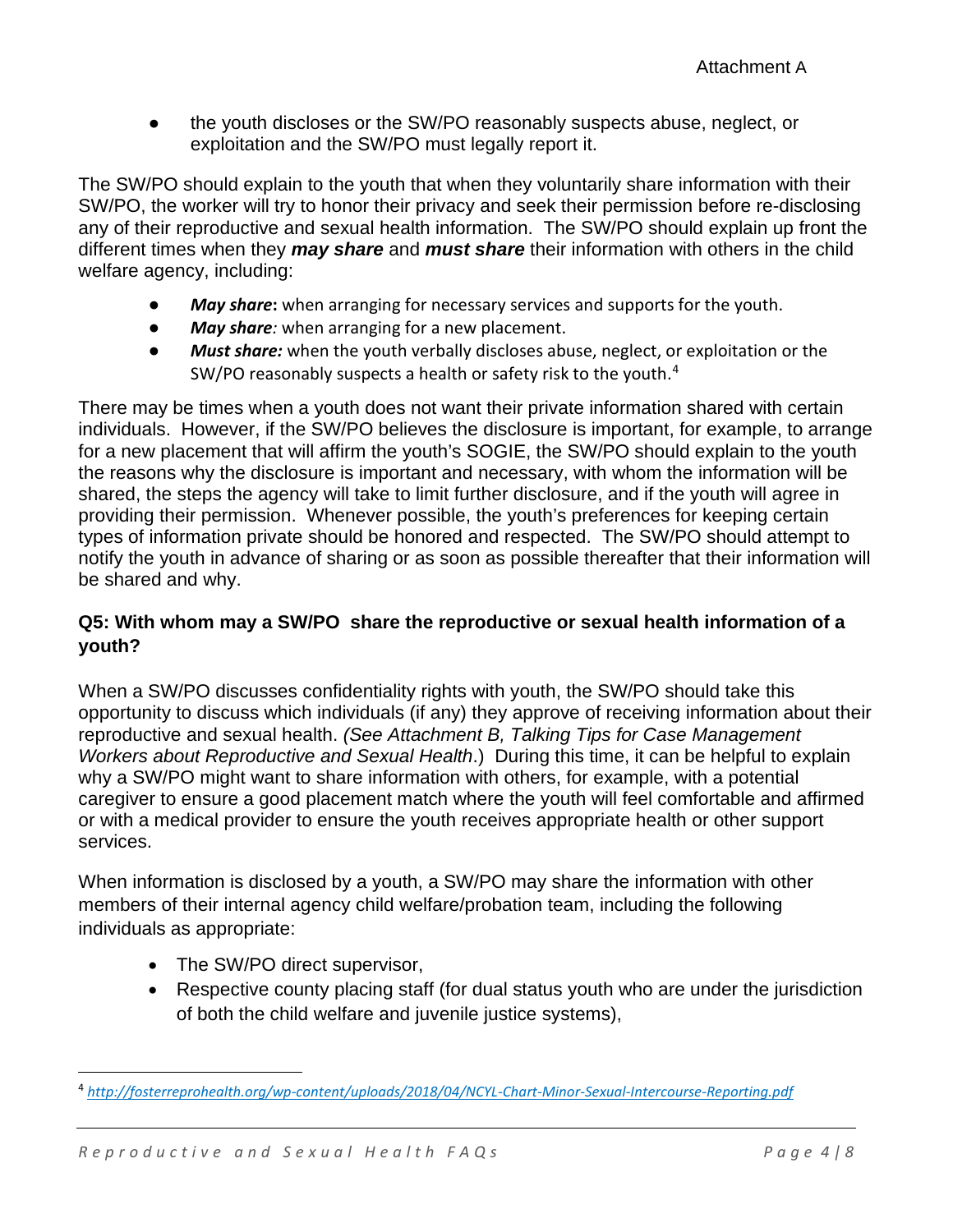• The Foster Care PHN if the PHN is a member of the child welfare/probation agency staff.

In addition, the SW/PO may share with any other trusted adult the youth has specifically authorized to receive the information. When a SW/PO is unsure whether information may or must be shared against the youth's wishes, the SW/PO should consult with their supervisor and/or county counsel.

When sensitive information may be protected by confidentiality law, county child welfare agencies and probation departments should determine their process at the local level to ensure only the appropriate parties receive necessary information. Agencies should have clear policies and procedures which stipulate whose responsibility it is to ensure sensitive information is treated appropriately.

### **Q6: What types of reproductive and sexual health information may be shared with the youth's caregiver?**

County SW/POs are required to share with caregivers a foster youth's health and education summary including information about their medical history and other presenting needs, consistent with applicable federal and state confidentiality laws, to help better serve the youth, increase placement stability and ensure effective service delivery.<sup>5</sup> As discussed in the Sharing Information With Caregivers ACIN I-05-14<sup>6</sup>, there are some barriers and limitations in sharing information with caregivers. As such, consistent with a teaming approach, counties may consider having a youth execute a consent early in the case in order to share all necessary information as soon as possible to provide better service to the child. The child welfare agency should be explicit about the type of information to be shared, the persons with whom the information will be shared, and the purpose of sharing the information. The SW/PO should ask the youth what they feel comfortable sharing with their caregiver. A youth may prefer that their reproductive and sexual health information, such as their sexual activity, birth control method, their sexual orientation, or reasons for taking a prescribed medication remain private from their caregiver. The SW/PO should make efforts to honor the youth's wishes, including ensuring any necessary redactions to the HEP occur. If necessary, it is possible to provide a youth's general health information to caregivers without providing the youth's specific information about any medical treatment or their SOGIE.

*Example: A 12-year-old youth has been diagnosed with an STI and has been prescribed medication. The youth chooses to share this information with their SW, but states they are not comfortable sharing it with their caregiver. Respecting the youth's privacy, the SW informs the caregiver by stating "the youth is on antibiotics for treatment of an infection." This general statement is appropriate as the SW has addressed the youth's health needs while honoring their* 

 $5$  WIC sections 827.11(a)(5) and (b), 16010(c).

<sup>6</sup> https://www.cdss.ca.gov/lettersnotices/entres/getinfo/acin/2014/I-05\_14.pdf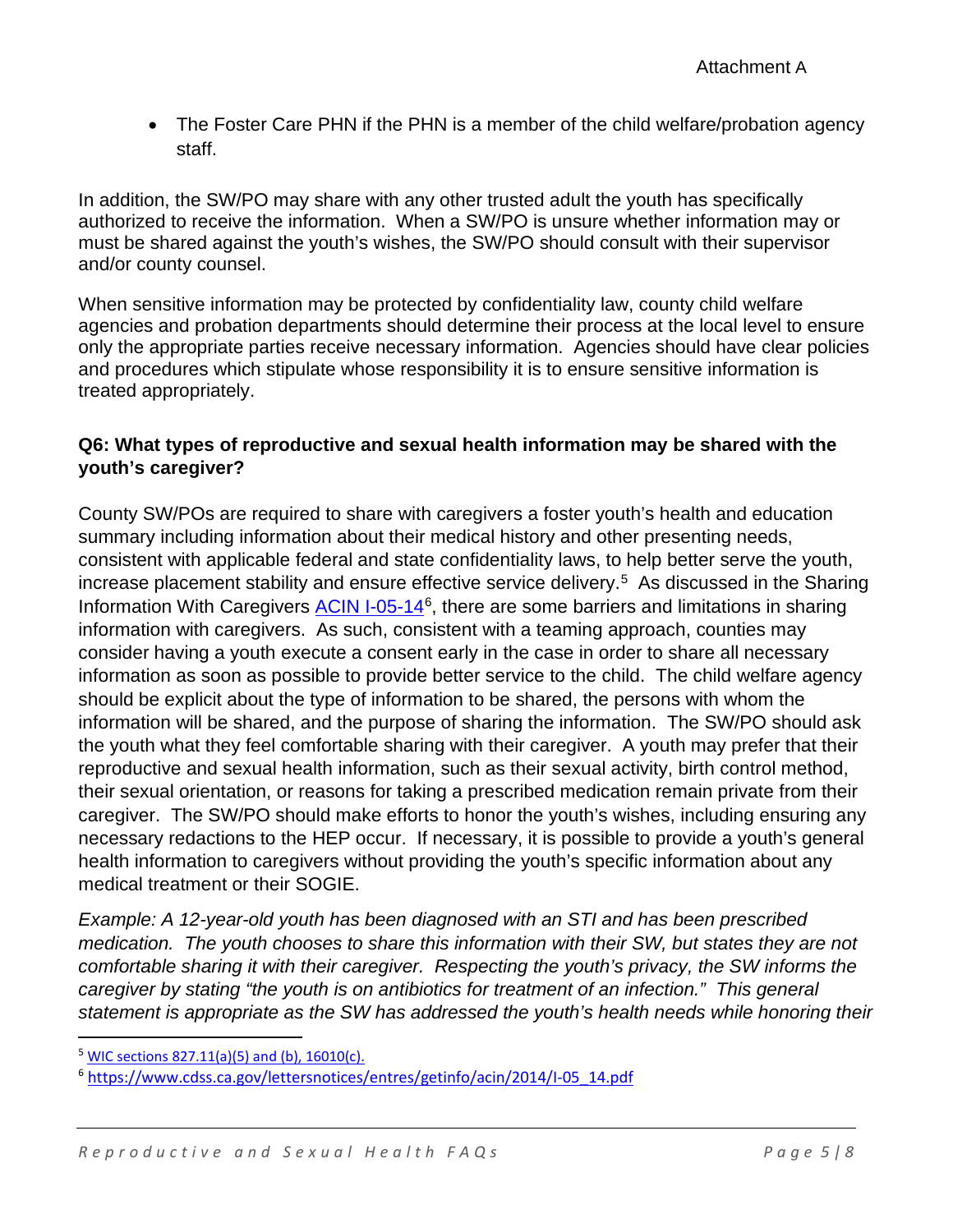*privacy. It is not necessary to explain to the caregiver that the infection was sexually transmitted*.

When a SW/PO is unsure whether information needs to be shared with the caregiver against the youth's wishes, the SW/PO should consult with their supervisor and/or county counsel.

# **Q7: How is confidentiality of reproductive and sexual health handled within the child and family team (CFT) setting?**

WIC section 832(a) provides that in order to promote more effective communication needed for the development of a plan to address the needs of the child or youth and family, a person designated as a member of a child and family team as defined in paragraph (4) of subdivision (a) of WIC section 16501 may receive and disclose relevant information and records, subject to the confidentiality provisions of state and federal law. Information exchanged among the team shall be received in confidence for the limited purpose of providing necessary services and supports to the child or youth and family and shall not be further disclosed except to the juvenile court with jurisdiction over the child or as otherwise required by law. Civil and criminal penalties may apply to the inappropriate disclosure of information held by the team.

Teams should adhere to the information sharing policies already established and followed within their counties. County public agencies are strongly encouraged to create and use an Interagency Memorandum of Understanding to effectively identify the processes and tools to be used when serving children or youth in multiple systems.

To further support information sharing within the CFT of a youth's protected health information, the CDSS and Department of Health Care Services have developed a universal release of information form to be used by the CFT. The form, released in the Requirements for Implementing the Child and Adolescent Needs and Strengths Assessment Tool Within a Child and Family Team ACL 18-09, is titled Child and Family Team Authorization for Use of Protected Health and Private Information, and will allow for sharing information between CFT members pursuant to WIC section 832.

## **Q8: How can SW/POs ensure that foster youth have access to their daily prescriptions for reproductive or sexual health care needs without the medical information being shared with their caregiver, group home staff, or other youth in the youth's placement?**

When working with a youth placed in a group home or Short-Term Residential Treatment Program (STRTP), the SW/PO should verify that the youth has access to their medication by speaking with the youth and gathering the youth's self-report. Many times, a youth will have prescribed medications such as birth control pills, the patch, or antibiotics to treat an STI that they need to take on a regular basis but may not want staff or other residents in the group home to know about. While most medications taken by a foster youth in a group home or STRTP are required to be centrally stored and distributed by group home staff, contraceptive medication, including birth control and emergency contraception pills, and medications to treat or prevent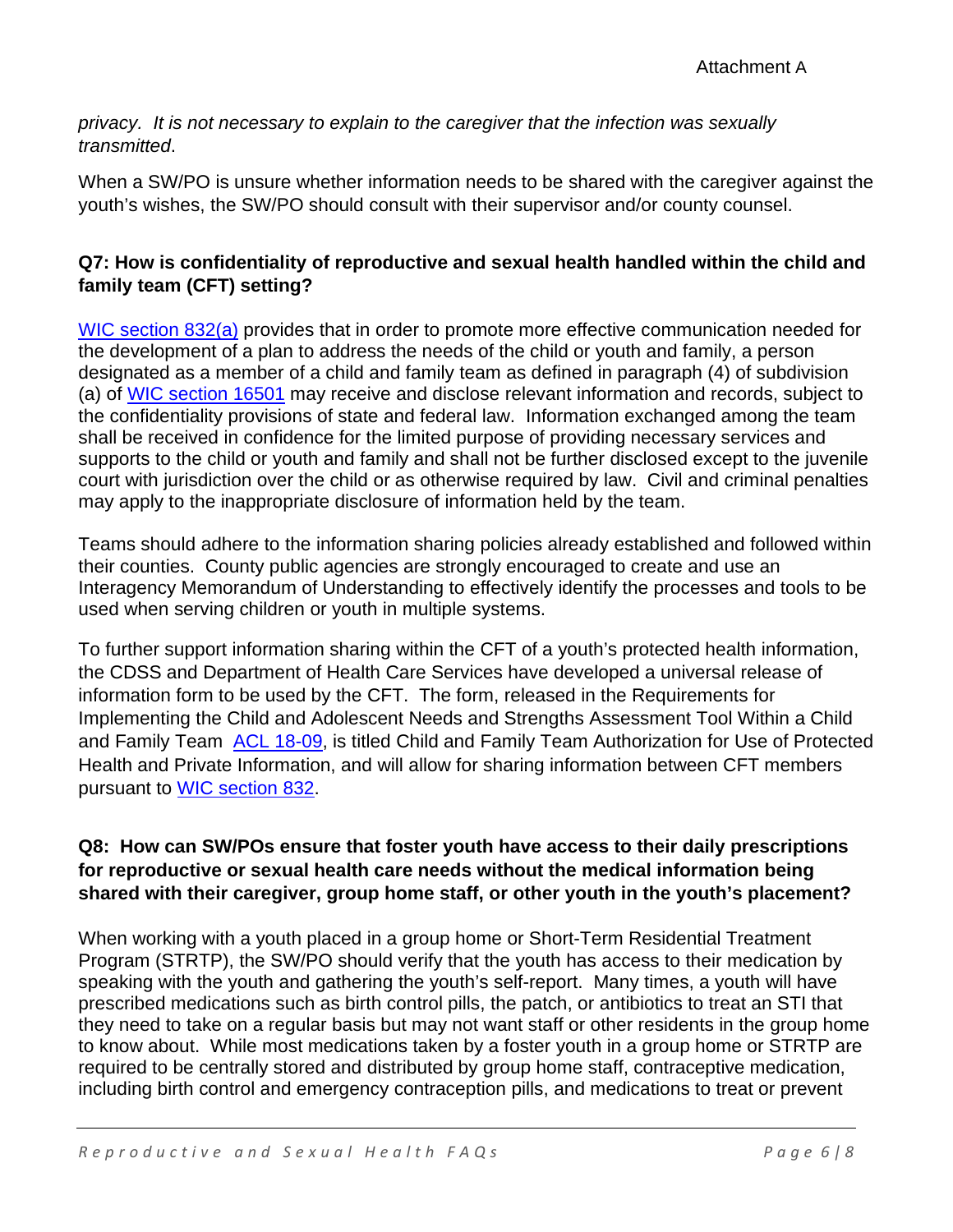STIs do not need to be centrally stored. This information has been shared via Community Care Licensing's interim licensing standards. The STRTP interim licensing standards effective January 1, 2017 require the licensee to provide a locked storage container to a youth for their private storage of their contraception. Both the youth and staff shall have a key to the container.

For other licensed children's residential facilities, current regulations mandate that prescription medications be centrally stored. However, a youth's condoms, spermicide, diaphragms, birth control patches, and other non-prescription contraceptives, are not required to be centrally stored and therefore may remain with the youth.

Resource families are not required to centrally store prescription medications. For youth under the age of 18, the resource family shall use the Reasonable and Prudent Parent Standard to determine whether it is appropriate for the youth to have access to their medications for selfadministration. More information about centrally stored medications for reproductive or sexual health can be found in the Community Care Licensing Division Healthy Sexual Development and Pregnancy Prevention Technical Support Resource Guide.

SW/POs should see that a youth's confidentiality be maintained for medication related to an STI. The SW/PO should have a generalized discussion with the caregiver about the reason for these medications. Stating the youth is on antibiotics for treatment of an infection is generalized and appropriate to help ensure the youth's privacy is respected. It is not necessary to explain that the infection is sexually transmitted.

### **Q9: How should a county agency respond when a request for a court order is received related to a reproductive or sexual health care service that a youth is legally able to consent to? For example, when the juvenile court receives a request for a court order to allow a youth to have an IUD inserted?**

Youth placed in foster care can consent to many reproductive and sexual health care services which do not require a court order (refer to question #1.) These services include the prevention or treatment of pregnancy, including contraception, abortion, prenatal care, health care due to a rape or sexual assault, and treatment of a sexually transmitted infection or HIV.<sup>7</sup> Medical providers may not realize that youth in foster care have consent rights and do not need consent from a parent, caregiver, guardian, social worker, probation officer, court, or authorized representative to obtain reproductive and sexual health care services. This can lead to an unnecessary request of a court order and can cause a delay in services to the youth. To avoid such delays and unnecessary requests for court orders, it is important that SW/POs inform medical providers that a foster youth has the right to consent to reproductive and sexual health care services. If the court receives a request that is not legally necessary, the court should inform the child welfare agency or the SW/PO making the request that such an order is not required. There should not be any evidence of such request found in the youth's case file due to confidentiality of this protected information.

<sup>7</sup> *WIC section 369(h).*